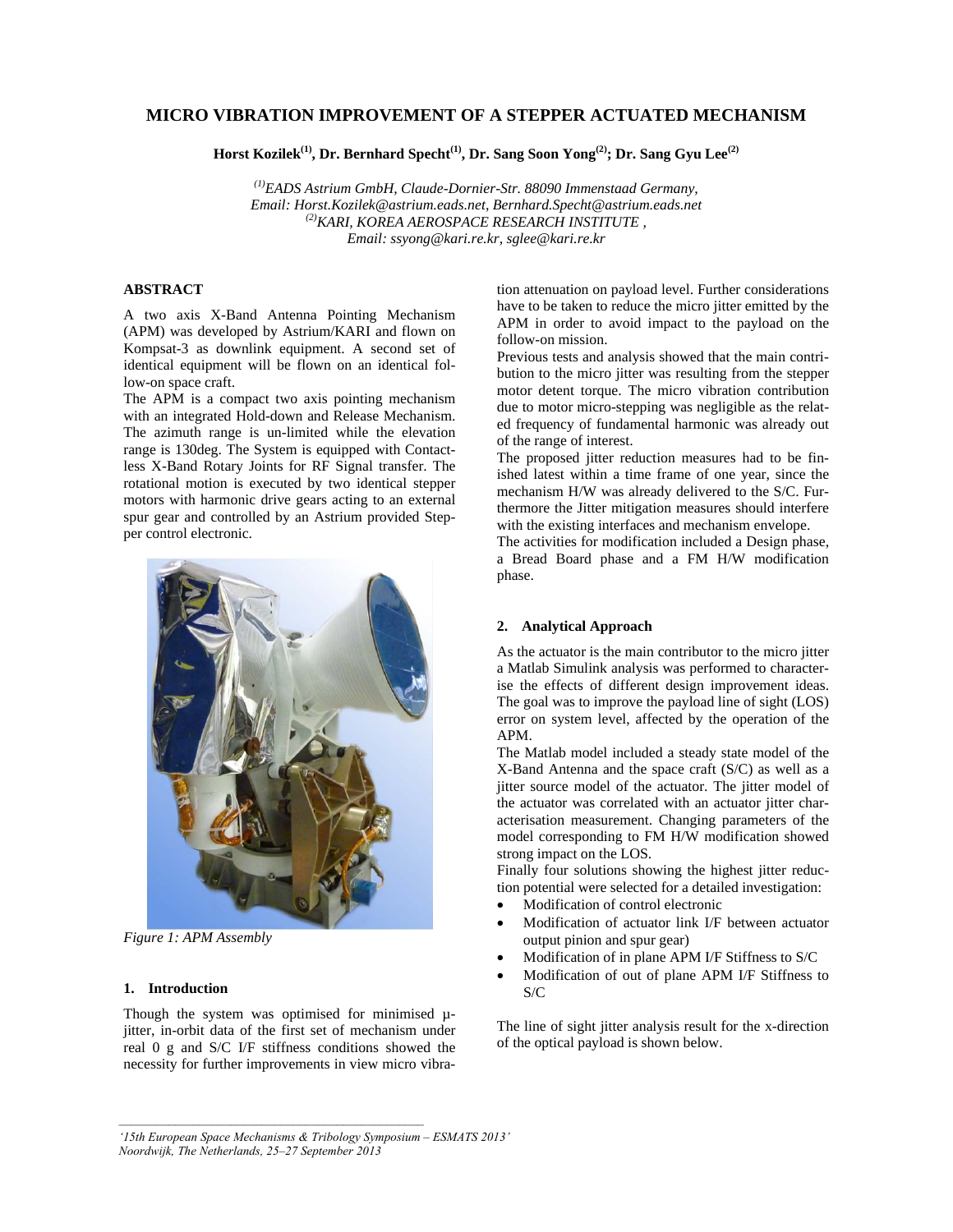

*Figure 2: Initial LOS micro vibration* 

The next figure shows the improvement in the LOS in the x-direction with the selected actuator link modification



*Figure 3: Improved LOS micro vibration* 

A trade off for the four options at the end of the analysis phase showed that the actuator link was the preferred solution. The main drivers for the decision are shown below:

- The impact to the schedule was acceptable
- Existing H/W can be easily modified
- Verification can be performed at minimized effort
- No change of Interfaces or envelope

#### **3. Preliminary design phase**

With the decision to modify the actuator link, an existing design idea from Astrium came into focus. The idea was to de-couple micro jitter from the S/C via reduced torsional stiffness of the gear wheel mounted on the actuator output shaft.

The design for the actuator link employs a preloaded split pinion assembly at the actuator output. The lower part of the pinion is fixed to the output shaft while the upper part of the pinion is in free rotation and loaded by four springs against the mating spur gear wheel for backlash free engagement.



*Figure 4: Original FM design of APM actuator link which was planned to be modified* 

On basis of the analysis results, a soft element was planned to be introduced into the actuator link. For this purpose, the upper half and the pretension springs were removed from the existing split pinion solution and the lower part was planned to be equipped with a torsional flexible element to reduce torsional stiffness.

By principle this can be achieved in various ways. One design idea leads to a solution with an elastic silicone ring in the gear wheel plane. For this design a silicone ring was used to connect the actuator output shaft to the toothed outer part. The silicone ring works as decoupling element and provides some basic damping.



*Figure 5: GW with silicon ring* 

In the second solution a design with spring blades machined into the gear wheel plane was proposed. This design uses four cantilever arms to attach the actuator output shaft to the gear wheel teeth.



*Figure 6: GW with spring blades*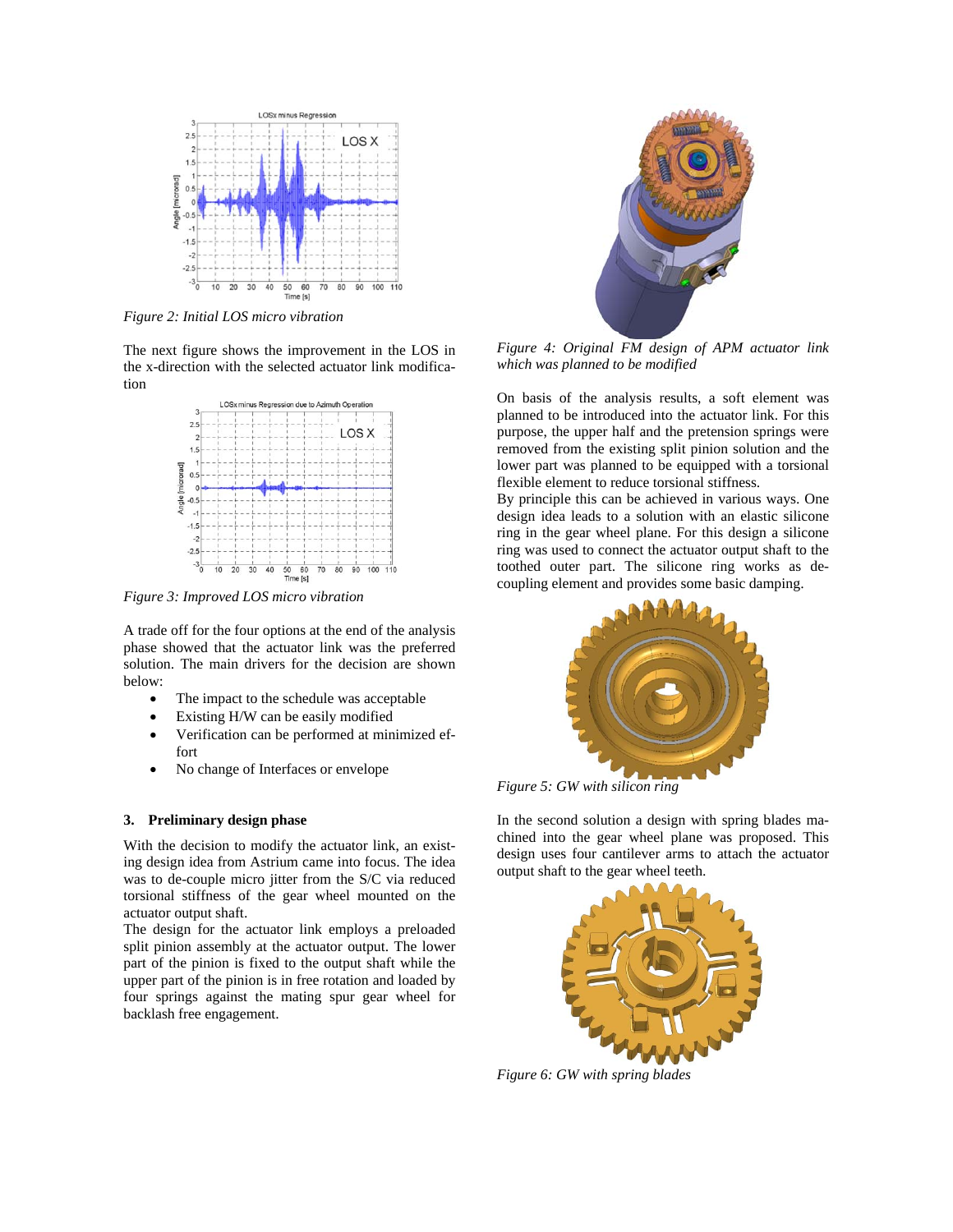A FEM was used to estimate the optimum between stresses in the spring blade and its stiffness. Modelling a detailed Nastran 3D model with tetrahedron elements was used to identify the maximum stresses in the pinion due to the applied load.



*Figure 7: FEM stress in spring blade* 

The maximum load was defined by the actuator output torque. Allowed stress levels were defined by the rupture allowable of the pinion material including a margin of 1.5.

### **4. Bread Board (BB) phase**

As both designs had no heritage it was decide to check the feasibility of the two design solution in a BB phase. The BB verification was split in two subtasks.

The first part was the selection of a proper material for the silicone ring.

The criteria for the selection were the stiffness, the gluing characteristics and the rupture force.

For a first selection check, pull tests with longitudinal samples were performed. The samples were made in a way that the gap length was identical to the gap in the FM gear wheel.



*Figure 8: Longitudinal shear samples* 

The upper figure shows different gap widths used to check the stiffness of the gap. A typical rupture characteristic is shown in the figure below. One observation was that the failure mode was always a rupture in the synthetic material and not at the bonding I/F to the aluminium. The figure below shows a typical failure mode of the synthetic material. The failure begins at the one end of the sample a leads to the interlaminar rupture of the adhesive.



*Figure 9: Failure mode of she3ar samples* 

The best solutions were achieved with RTV-S961 and a gap dimension of 1mm.

The next step after the gap dimensioning and the material definition was the preparation of rotational samples to check the rotational stiffness and the adhesion forces. One sample was manufactured with a RTV-S961 ring and one with the machined spring blades By design, excessive plastic deformation of the spring blades was avoided by hard end stops in the gear pinion.



*Figure 10: Rotational samples* 

During each stiffness test the samples were fixed to a Kistler torque sensor and the torque over angle was measured. The maximum input torque was limited to available actuator output torque. Both samples survived the test.

## **4.1. BB H/W verification phase**

For testing purposes a BB model comprising of a simplified base bracket as support structure with FM identical slip ring, bearing and gear stage was prepared. An angled yoke structure was used to simulate the eccentricity of the azimuth actuator position.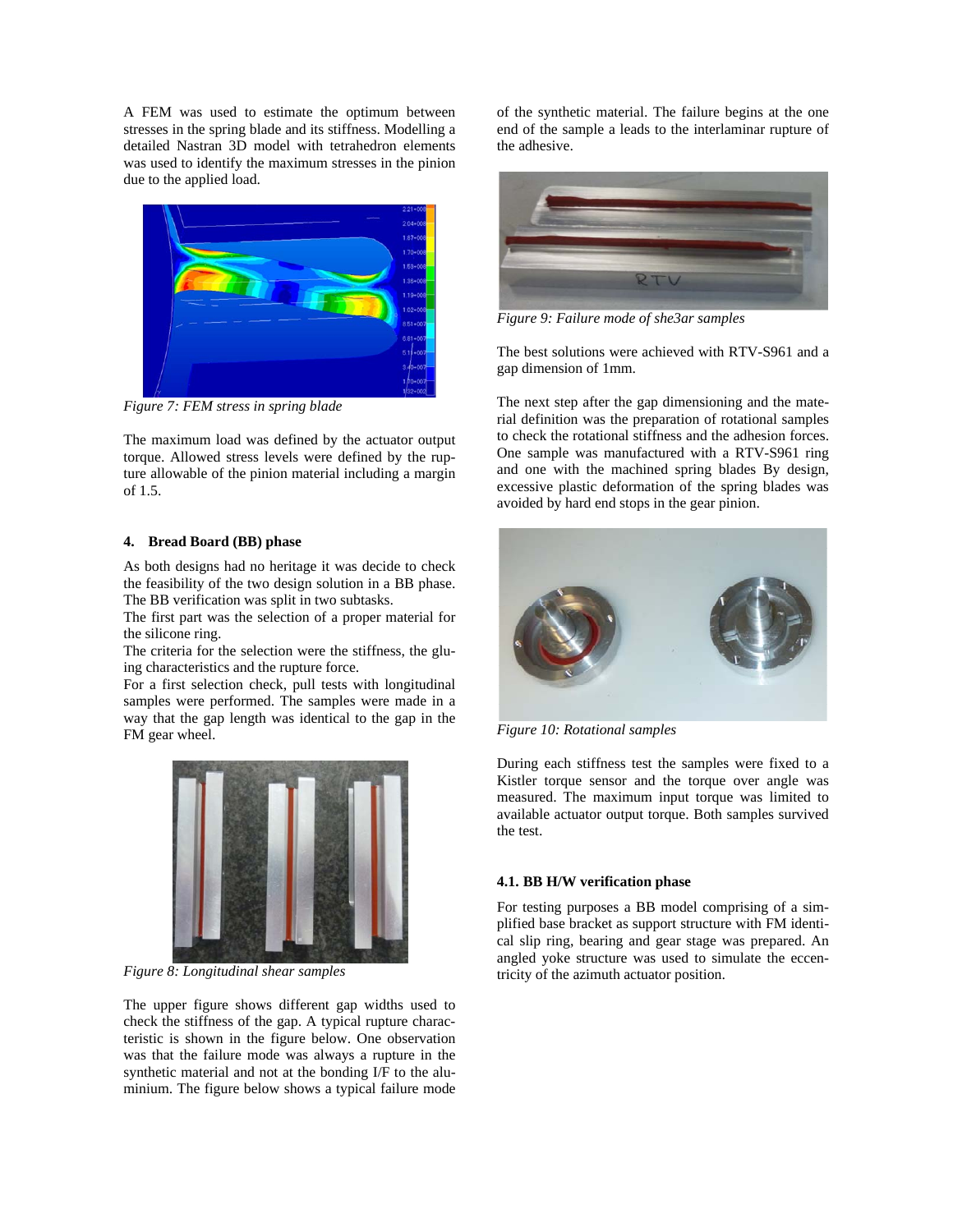

*Figure 11: APM Bread Board model* 

Used test equipment was a Kistler table with a Kistler amplifier and a Matlab XPC. Data acquisition was done with the XPC. The APM BB was attached by a stiff adapter to the Kistler table.

Initial micro vibration tests on an APM FM actuator and gear stage were conducted. These first tests showed that the BB model disturbances generated by the actuator detent torque were consistent with the FM model jitter performance.

For a next test step the APM BB was assembled including the silicone ring design respectively the flex blade design in the gear pinion in order to verify the µ- jitter performance on APM level. With each assembly a series of various angular velocities, acceleration profiles and sample mission were performed to identify the µjitter characteristics.



*Figure 12: GW with silicone ring* 



*Figure 13: GW with spring blades* 

The measured time data of the forces and torques were processed with Matlab following a FFT-analysis and a standard deviation analysis. Jitter test results of each velocity for all three test series had been compared in their frequency spectra and in the standard deviation.

During test, the silicone ring bonding failed in the I/F to the gear wheel close to the end of the jitter test. This is in deviation to the above described linear samples, where the silicon always failed under load in the silicon material, but not in the gluing are.

A second drawback for the silicon ring design was that the stiffness of the silicon material behaved strongly non-linearity over temperature.

Comparing the BB jitter test results for all three configurations:

- Gear stage as is
- Spring Blade
- Silicone Ring

The following results can be summarised:

- The silicone ring shows the biggest jitter reduction, however the motor detent torque is still measurable in this configuration.
- For the Spring Blade design the attenuation is lower, however the material issues (gluing, aging, stiffness temperature dependency) coming up for the Silicon ring design pose a significant drawback to this design, so that the blade spring design was adopted for flight as the optimised low risk/short schedule solution.

Next figure shows the I/F forces in the x-, y- and z-axis at the Kistler table for the operation of the BB APM azimuth stage actuator for all three configurations.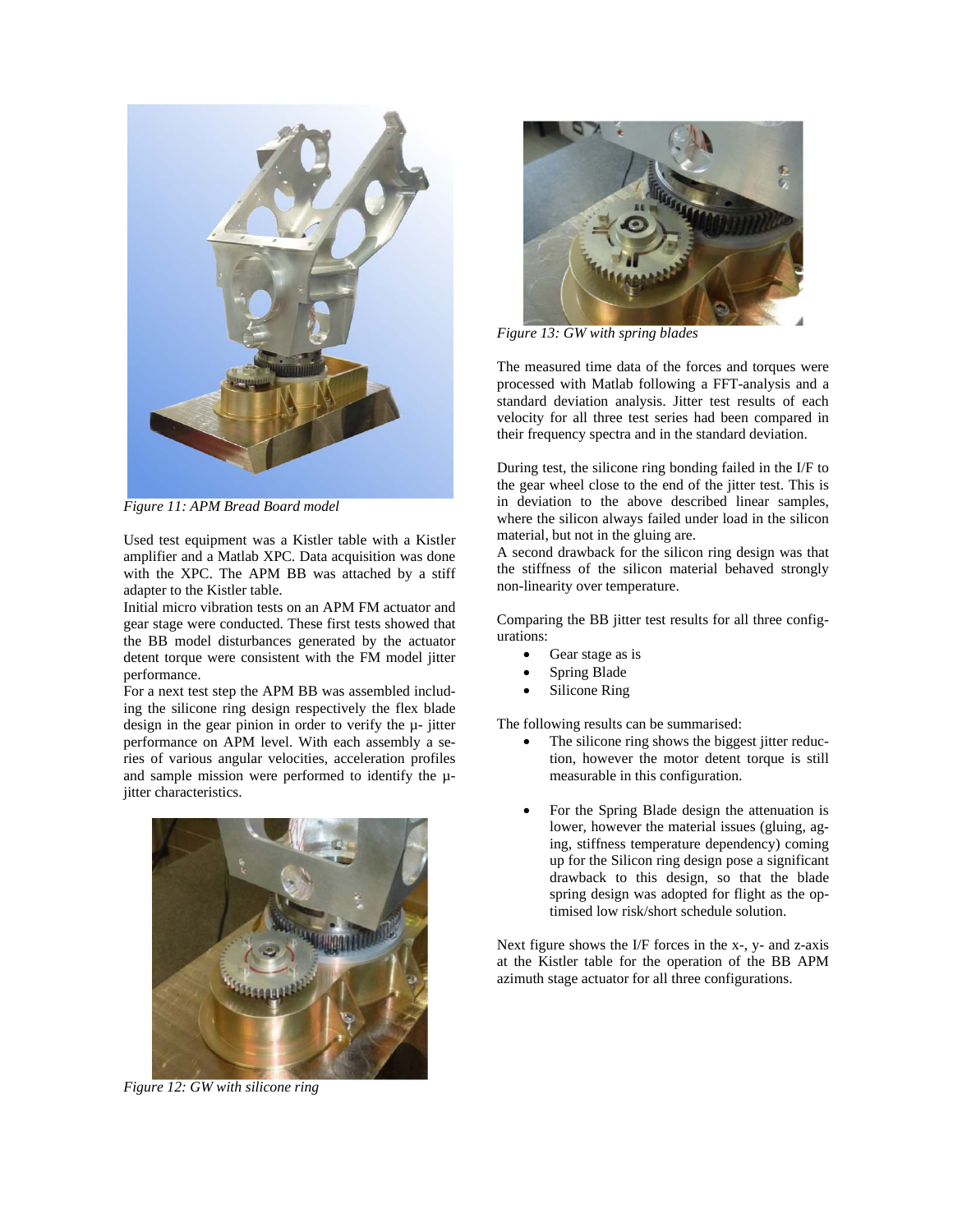

*Figure 14: Micro Jitter disturbance forces* 

The read curve in each plot represents the required jitter level from the customer specification.

### **5. FM H/W phase**

As the verification of the spring blade design at BB level was successfully passed, the decision was taken to start the modification of the FM H/W.

An initial Jitter test was performed with the FM APM. This jitter test was performed to characterize the APM after it was received back from the customer at Astrium GmbH Friedrichshafen.

In a next step the FM APM the gear wheel assembly was modified and equipped with spring blades in the same way as the BB gear wheel.

Finally the gear wheel was fixed to the actuator output shaft and the APM assembly was successfully finished.

#### **5.1. FM H/W verification phase**

A reduced test campaign was performed for the verification workmanship and to qualify the implemented design changes. This campaign was similar to the nominal APM acceptance test campaign but with modified load levels.

These activities were performed after FM modification to verify the APM:

- Jitter Test
	- Measurement of forces and moments (6 DoF) in- and out of plane at the APM I/F
- Reduced Vibration Test
	- In plane vibration test at acceptance level
- Reduced TV Test
	- Two temperature cycles with APM operation at hot and cold and HRM release.
- Performance Test
	- Verification of APM operation range for azimuth and elevation axis

Environmental and jitter tests were performed under control of Astrium GmbH at the Astrium facility in Friedrichshafen.



*Figure 15: Jitter test setup for APM* 

All tests had been performed successfully according to the test procedures. Comparison of the results from the environmental tests showed a good correlation with the previous tests performed during the FM acceptance test phase.

As can be seen in the below tables, which show the comparisons of the peak values for a rotation velocity of 1deg/sec in place off all other velocity measurements, the modification led to a strong attenuation of the jitter forces and moments.

| <b>Fx-Axis</b> | <b>Income Test</b><br>$\mathbf{N}$ | Post env. Test<br>$\mathbf{N}$ |
|----------------|------------------------------------|--------------------------------|
| 44,4           | 0,5338                             | 0,0009                         |
| 66,6           | 0,5163                             | 0,0103                         |
| 88.8           | 1,7830                             | 0,0121                         |
| 111,1          | 0,2979                             | 0,0116                         |
| 133,3          | 0,0944                             | 0,0176                         |

*Table 1: Comparison peak jitter force in x-direction*